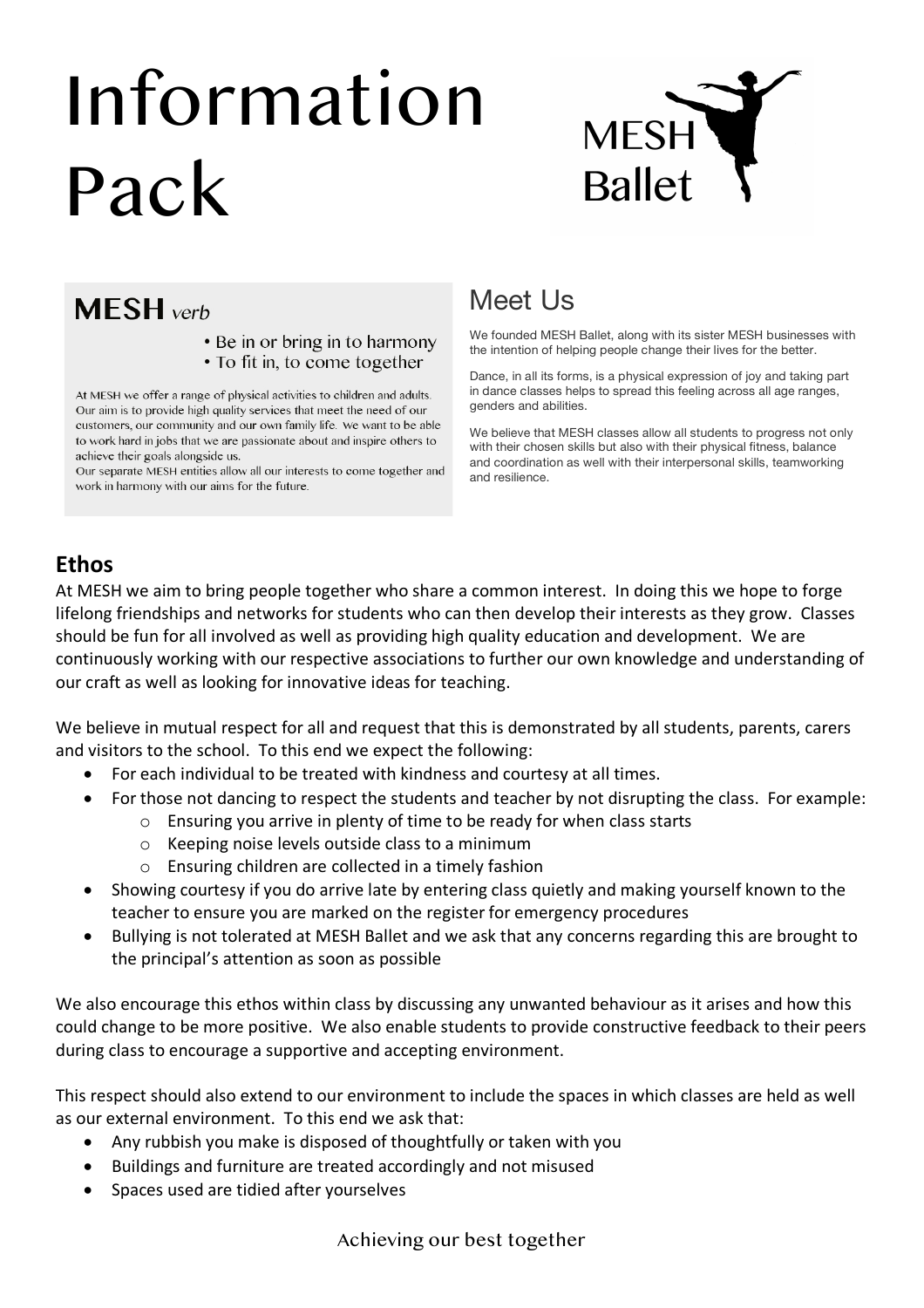## **The Nitty Gritty**

#### Class Payment

**Invoices** will be sent termly and payment is due 14 days from invoice date. Payments are accepted in cash, cheque or bank transfer and details will be on each invoice. It is possible to split each invoice in to 2 payments by providing a cheque for immediate payment and one post-dated to the second half of the term. If there are any concerns with payments then please contact the principal to discuss this and we will do our best to work together to ensure the student can maintain their place in class.

**Payment** will not be refunded for missed classes but students are invited to take a catch-up class at another venue. If a class has to be cancelled then the cost will be deducted from the following invoice period. **Late** payment will incur a 10% administration fee unless agreed with the principal in advance.

We request that you provide 4 weeks **notice** of any intention to cancel your class membership or that 4 weeks payment is made in lieu of notice.

#### Class Etiquette

After the first half term we would like students to be wearing the correct **uniform** for their class. We believe that, as well as being the most appropriate attire for the activity undertaken, uniform plays an important role in showing unity as a school. The uniform changes as students move through the grades and we hope that younger children will see the pride the older students' take in their appearance and their school and aspire to reach that level themselves.

**Hair** should be neatly groomed and off the face for all classes; this does not have to be a full ballet bun for younger children but a ponytail or plait for longer hair and a secure hairband to keep hair off the face for shorter styles. This helps reduce distractions and also shows a willingness to engage in the activity. Older children should be encouraged to learn to groom their own hair and carry appropriate equipment to enable them to do this. Advice is available on the website on how to achieve a ballet bun for those not so familiar with this style.

We ask that **food and drink** is not brought in to class, except for a drink of water in a re-sealable bottle which can be placed at the side of the room if required. Most students should manage a 30 minute class without the need for a drink except in extremely hot weather. For longer classes, time is given to take a drink and students are not encouraged to leave the dancefloor for a drink at other times without permission from the teacher as this can disrupt the flow of the class.

#### Safeguarding

Your children's safety is of paramount importance to us in every way. To this end all teachers are DBS checked and all non-teaching staff will be trained in safeguarding awareness. Should you have any concerns regarding the safeguarding of any child in the school please contact the principal or ask to speak to the safeguarding officer.

We also ask that you play a part in safeguarding the children and ensure that young children are not left unsupervised in the waiting areas before class and are collected promptly after class. If someone else is to collect your child please let the teacher know who to expect. Please also let the teacher know if you allow your child to walk home alone after class, otherwise they will be kept in class until collected.

During class it is important that students are carrying out techniques in a specific way to ensure it is correct and will not cause injury. At times physical correction is required to enable the student to learn the correct position. At these times the teacher will always ask before touching a student. If you require more information please do contact the principal.

Achieving our best together